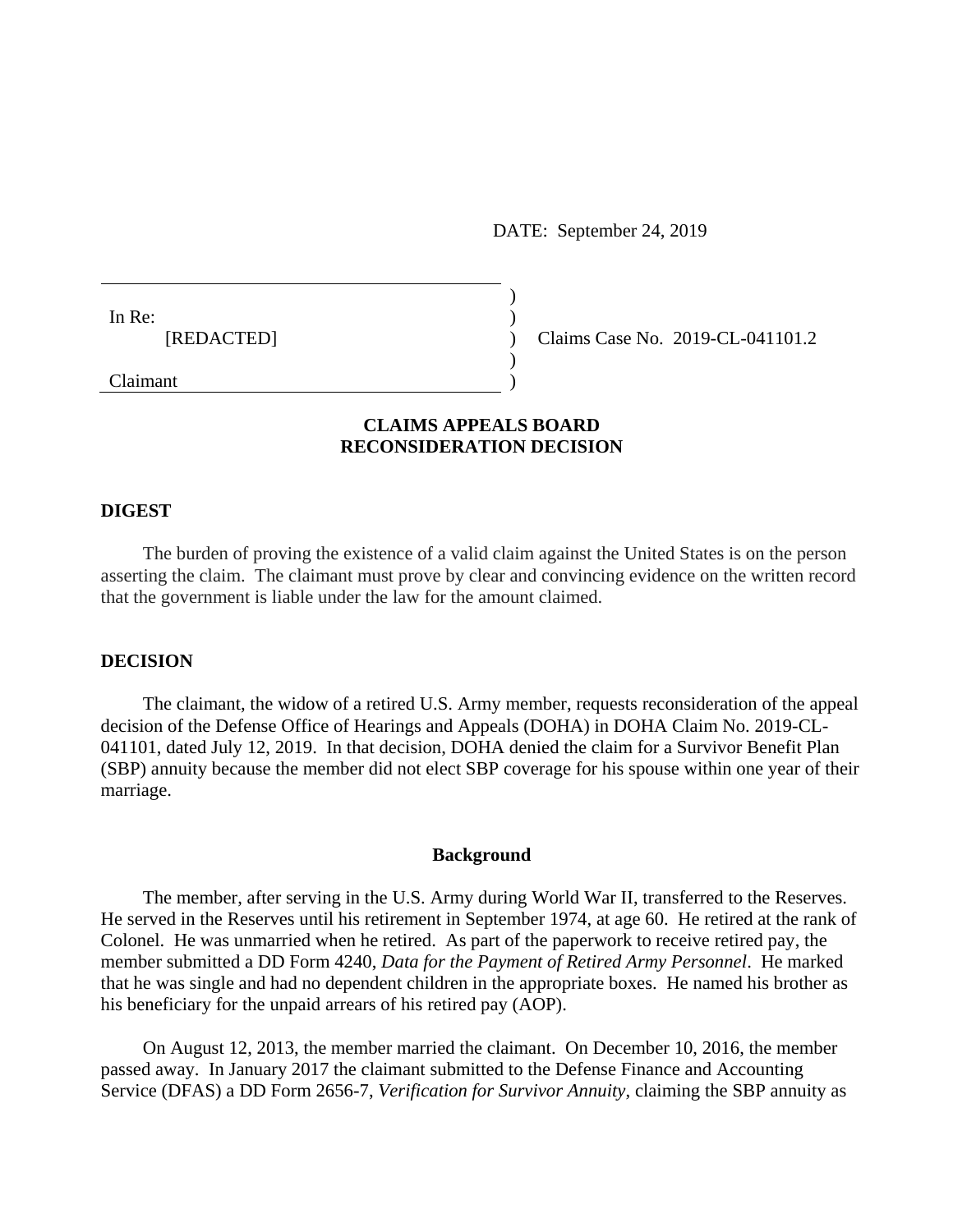the surviving spouse of the member. In February 2017 DFAS denied the SBP claim because the member had not elected to participate in SBP within one year of the marriage. The claimant appealed the denial to DOHA through DFAS.

On appeal the claimant argued the member had made a timely election to participate in SBP within one year of their marriage. In support of her claim she submitted a copy of a DD Form 2656- 6, *Survivor Benefit Plan Election Change Certificate*, signed by the member before a notary on May 11, 2014, in which he requested SBP coverage for his spouse and child. She also submitted two statements from witnesses who observed the member's completion of the SBP paperwork. DFAS has no record of receiving this DD Form 2656-6. There also is no record of SBP premiums being withheld from the member's retired pay or a change in the member's AOP beneficiary.

In the appeal decision, the DOHA adjudicator accepted the fact that the member executed a DD Form 2656-6 on May 11, 2014. The adjudicator concluded that under the SBP law, the member was required to file the election with DFAS within one year of the date of his marriage to the claimant. Since the statutory language required that DFAS actually receive the member's election within one year of his marriage, the claim for the SBP annuity was disallowed.

In requesting reconsideration of that decision, the claimant relies on documentation in the record. She maintains the member's SBP election was valid and that the DD Form 2656-6 was submitted to DFAS by the U.S. Postal Service within one year of their marriage. She states that DFAS did not act on the DD Form 2656-6 in a timely manner, resulting in the disallowance of her SBP claim. She relies on the fact the DD Form 2656-6 was notarized and witnessed. She maintains that this is evidence the member submitted a timely election for a SBP coverage for his spouse. She requests a personal appearance before the DOHA Claims Appeals Board.

## **Discussion**

The rights of individuals to receive benefits under Federal statutes are by virtue of the language of the statute and subject to the conditions and limitations contained therein. *See* Comptroller General decision B-203903, Feb. 11, 1985. When the language of a statute is clear on its face, the plain meaning of the statute will be given effect, and that plain meaning cannot be altered or extended by administrative action. *See* DOHA Claims Case No. 2017-CL-062708.2 (December 11, 2017); and DOHA Claims Case No. 2012-CL-061105.2 (September 27, 2012). The claimant must prove by clear and convincing evidence on the written record, that the United States is liable to the claimant for the amount claimed. *See* DOHA Claims Case No. 2016-CL-111002.2 (October 31, 2017).

 The SBP program, 10 U.S.C. §§ 1447-1455, was established in 1972 as an income maintenance program for the dependents of deceased members of the uniformed services. Under the SBP, participating members contribute a portion of their retired pay to fund annuity payments for their designated beneficiaries. Participation in the SBP is automatic for members who are married or have dependent children when they become eligible to participate in SBP, *i.e*., when they become eligible for retired pay. *See* 10 U.S.C. § 1448(a)(1)(A) and (a)(2)(A). Members who marry or acquire a dependent child after becoming eligible for retired pay may elect to include that spouse or